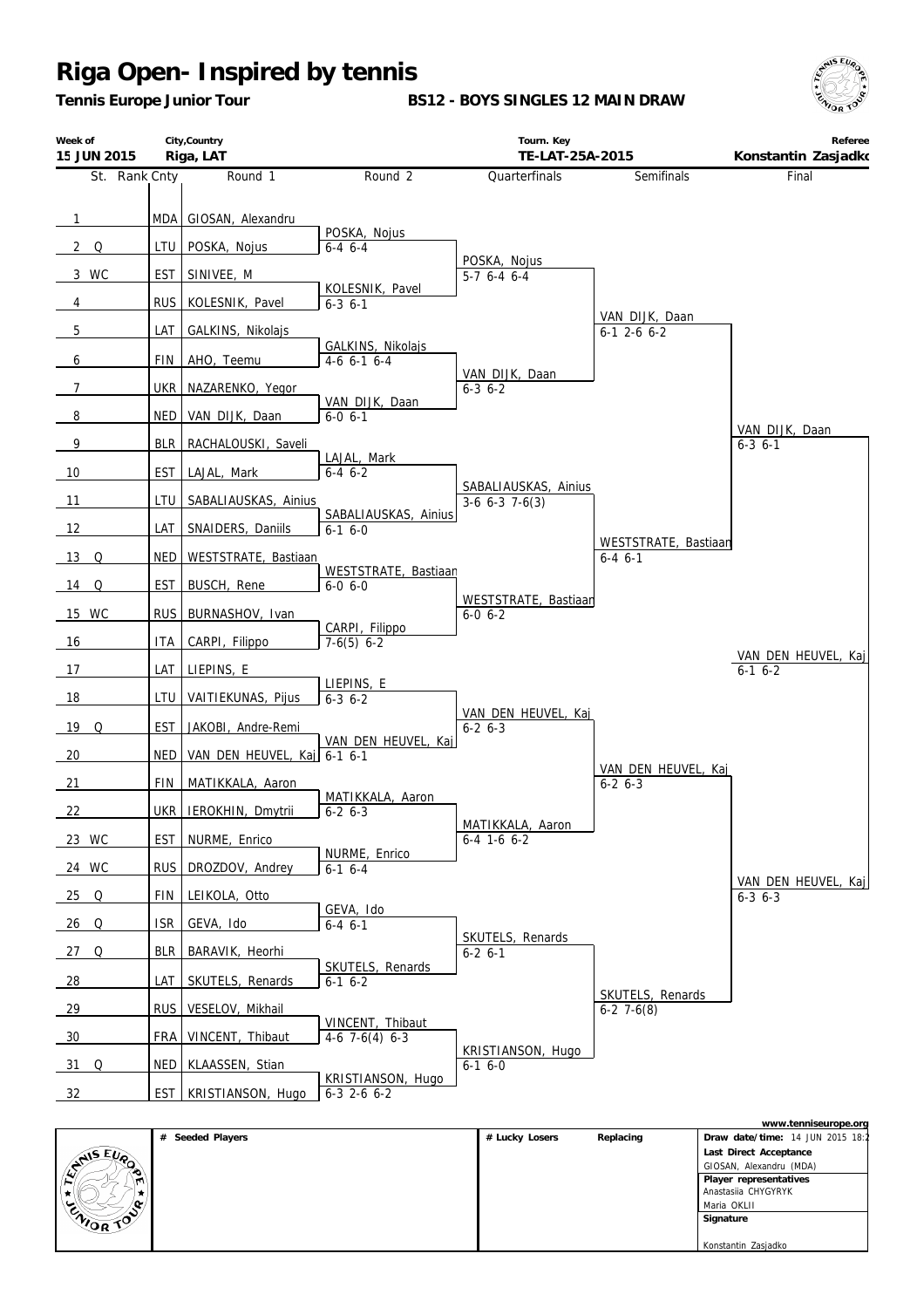

|          | # Seeded Players | # Lucky Losers | Replacing | Draw date/time: 14 JUN 2015 18:21 |
|----------|------------------|----------------|-----------|-----------------------------------|
|          |                  |                |           | Last Direct Acceptance            |
| ANS EVA  |                  |                |           | GIOSAN, Alexandru (MDA)           |
| ا است    |                  |                |           | Player representatives            |
|          |                  |                |           | Anastasila CHYGYRYK               |
|          |                  |                |           | Maria OKLII                       |
| ENIOR TO |                  |                |           | Signature                         |
|          |                  |                |           |                                   |
|          |                  |                |           | Konstantin Zasjadko               |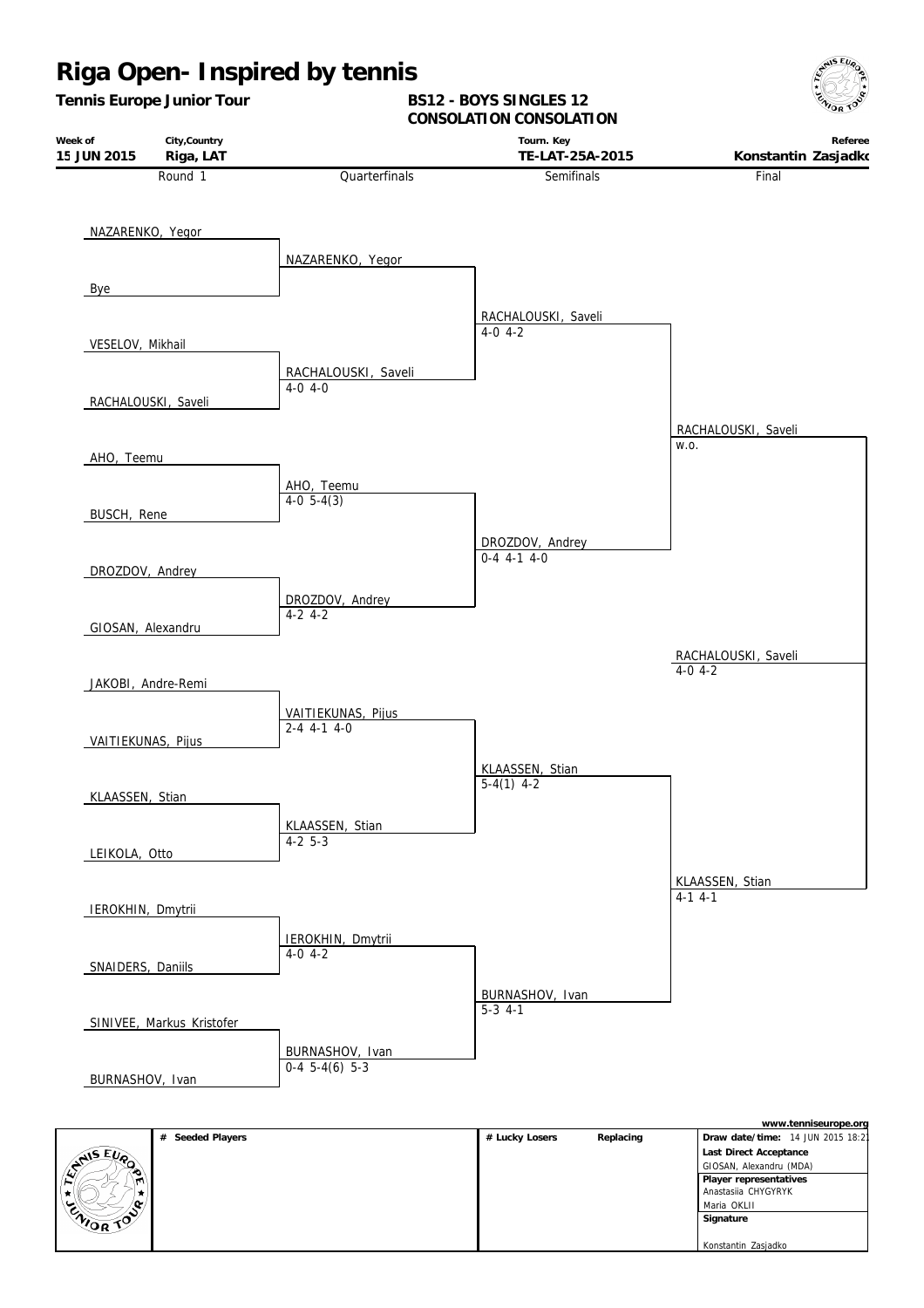*Tennis Europe Junior Tour*

**BS12 - BOYS SINGLES 12 QUALIFYING**



| Week of<br>15 JUN 2015 |                  | City, Country<br>Riga, LAT | Tourn. Key<br>TE-LAT-25A-2015         | Referee<br>Konstantin Zasjadko        |
|------------------------|------------------|----------------------------|---------------------------------------|---------------------------------------|
| St. Rank Cnty          |                  | Round 1                    | Finals                                | Qualifiers                            |
|                        |                  |                            |                                       |                                       |
| $\overline{1}$         |                  | EST   BUSCH, Rene          | BUSCH, Rene                           |                                       |
| $\overline{2}$         |                  | Bye                        |                                       | BUSCH, Rene                           |
| $\mathbf{3}$           |                  | Bye                        | VASILJEVS, Mihails                    | $6 - 0 6 - 4$                         |
| $\overline{4}$         | LAT              | VASILJEVS, Mihails         |                                       |                                       |
| $5\phantom{.0}$        | LAT              | BRIEDIS, Bruno             | BRIEDIS, Bruno                        |                                       |
| 6                      |                  | Bye                        |                                       | POSKA, Nojus                          |
| $7\overline{ }$        |                  | Bye                        | POSKA, Nojus                          | $6-1$ $6-1$                           |
| 8                      |                  | LTU POSKA, Nojus           |                                       |                                       |
| 9 WC                   |                  | BLR BARAVIK, Heorhi        |                                       |                                       |
| 10                     |                  | Bye                        | BARAVIK, Heorhi                       |                                       |
| 11                     |                  | Bye                        |                                       | BARAVIK, Heorhi<br>$6 - 0 6 - 0$      |
| 12                     | EST              | NELK, Lauri                | NELK, Lauri                           |                                       |
| 13                     |                  | NED KLAASSEN, Stian        |                                       |                                       |
| 14                     |                  | Bye                        | KLAASSEN, Stian                       |                                       |
| 15                     | EST              | GRINBERG, Cristo           |                                       | KLAASSEN, Stian<br>$6 - 0 6 - 4$      |
| 16                     | LAT I            | SULCS, Krisjanis           | GRINBERG, Cristo<br>$6-0$ $6-0$       |                                       |
| 17                     |                  | EST JAKOBI, Andre-Remi     |                                       |                                       |
|                        |                  |                            | JAKOBI, Andre-Remi                    |                                       |
| 18                     |                  | Bye                        |                                       | JAKOBI, Andre-Remi                    |
| 19                     |                  | BLR LEVITSKY, Ivan         | LEVITSKY, Ivan                        | $6 - 3$ $6 - 2$                       |
| 20                     |                  | LAT UGLOVS, Martins        | $6-1$ 2-6 $6-1$                       |                                       |
| 21                     | LAT              | SPAKS, Davids              | SPAKS, Davids                         |                                       |
| 22                     |                  | Bye                        |                                       | GEVA, Ido                             |
| 23                     |                  | ISR GEVA, Ido              | GEVA, Ido                             | $6-3$ 6-4                             |
| 24                     |                  | LTU   BORKERTAS, Osvaldas  | $6 - 0, 6 - 3$                        |                                       |
| 25                     |                  | LAT RIEKSTS, Renats        | RIEKSTS, Renats                       |                                       |
| 26                     |                  | Bye                        |                                       |                                       |
| 27                     | NED <sup>1</sup> | WESTSTRATE, Bastiaan       |                                       | WESTSTRATE, Bastiaan<br>$6 - 0 6 - 2$ |
| 28                     | <b>EST</b>       | TOOMVALI, Andre            | WESTSTRATE, Bastiaan<br>$6 - 0 6 - 1$ |                                       |
| 29                     | <b>BLR</b>       | RABTSEVICH, Ian            |                                       |                                       |
| 30                     |                  | Bye                        | RABTSEVICH, Ian                       |                                       |
| 31                     | LTU              | BUDVYTIS, Povilas          |                                       | LEIKOLA, Otto<br>$6-1$ $6-3$          |
| 32                     |                  | FIN LEIKOLA, Otto          | LEIKOLA, Otto<br>$6-2$ 6-4            |                                       |
|                        |                  |                            |                                       |                                       |

|                  | Seeded Players<br># | # Alternates | Replacing | Draw date/time: 12 JUN 2015 19:0 |
|------------------|---------------------|--------------|-----------|----------------------------------|
|                  |                     |              |           | Last Direct Acceptance           |
| <b>SAISEUP</b>   |                     |              |           | All in                           |
|                  |                     |              |           | Player representatives           |
|                  |                     |              |           | Daniils LAVRENOVS                |
| œ.               |                     |              |           | Ian RABTSEVICH                   |
| <b>ENIOR TOP</b> |                     |              |           | Signature                        |
|                  |                     |              |           |                                  |
|                  |                     |              |           | Konstantin Zasjadko              |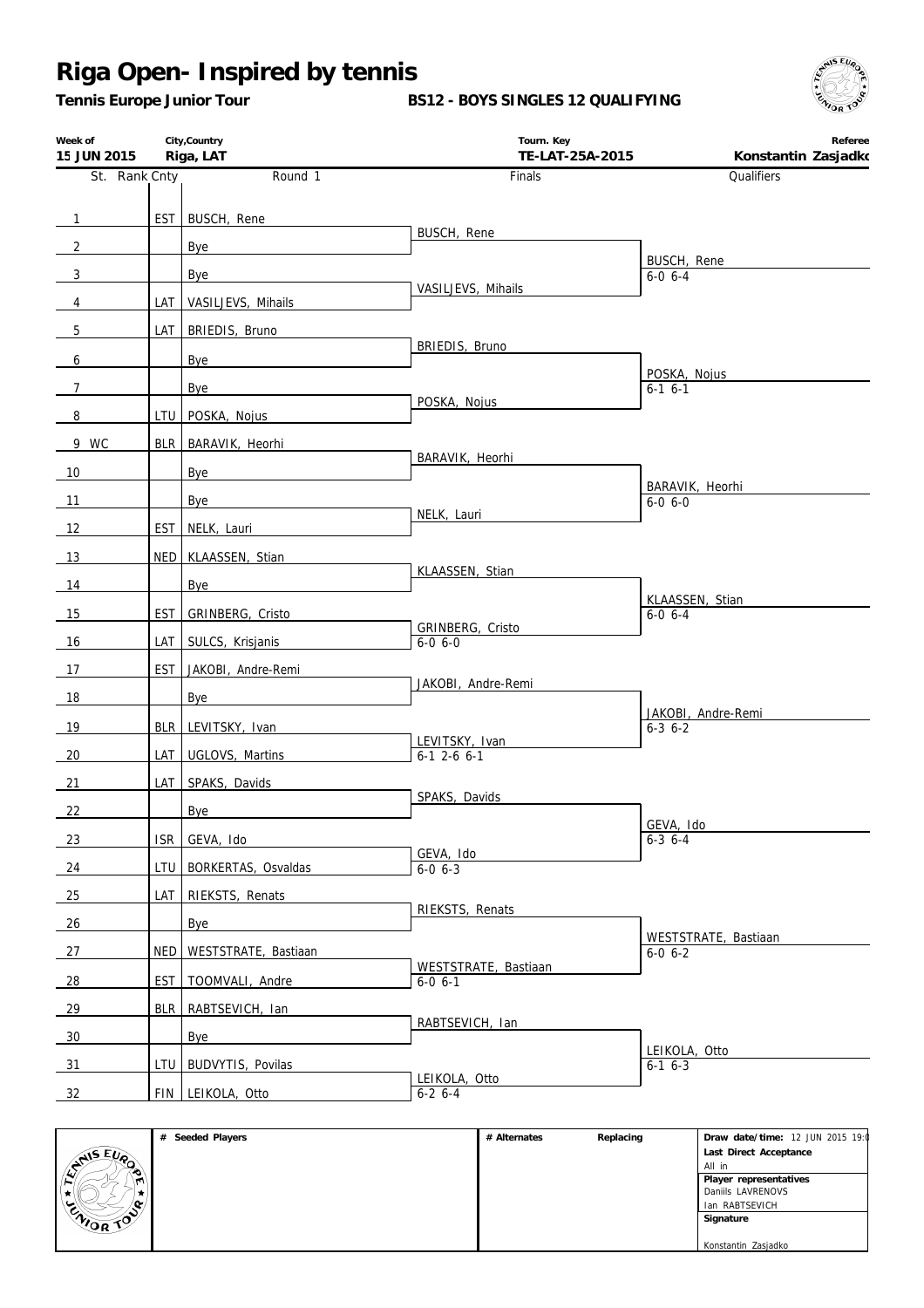*Tennis Europe Junior Tour*

**GS12 - GIRLS SINGLES 12 MAIN DRAW**



| Week of<br>15 JUN 2015 |                   | City, Country<br>Riga, LAT           |                                            | Tourn. Key<br>TE-LAT-25A-2015         |                                       | Referee<br>Konstantin Zasjadko        |
|------------------------|-------------------|--------------------------------------|--------------------------------------------|---------------------------------------|---------------------------------------|---------------------------------------|
| St. Rank Cnty          |                   | Round 1                              | Round <sub>2</sub>                         | Quarterfinals                         | Semifinals                            | Final                                 |
| $1 \Omega$<br>2 WC     | LAT<br><b>RUS</b> | DOKUKINA, Arina<br>MONAKHOVA, Dariia | MONAKHOVA,<br>Dariia<br>$6 - 4$ $6 - 4$    |                                       |                                       |                                       |
| $\mathbf{3}$           | <b>ISR</b>        | DAGAN FRUCHTMAN, I                   |                                            | ZAZDRAVNIHA, Eva<br>$6 - 27 - 5$      |                                       |                                       |
| 4                      | LAT               | ZAZDRAVNIHA, Eva                     | ZAZDRAVNIHA,<br>Eva<br>$6-4$ 7-6(5)        |                                       |                                       |                                       |
| $5\phantom{.0}$        | <b>UKR</b>        | CHYGYRYK, Anastasiia                 |                                            |                                       | PAUKSTYTE, Patricija<br>$3-6$ 6-4 6-3 |                                       |
| 6                      | LTU               | PAUKSTYTE, Patricija                 | PAUKSTYTE,<br>Patricija<br>$6 - 3$ $6 - 2$ |                                       |                                       |                                       |
| $\overline{7}$         | <b>EST</b>        | SUVISTE, Karola                      |                                            | PAUKSTYTE, Patricija<br>$6 - 26 - 4$  |                                       |                                       |
| 8                      | LAT               | TRASTASENKOVA, Arina                 | SUVISTE,<br>Karola<br>$6 - 3$ $6 - 3$      |                                       |                                       |                                       |
| 9<br>Q                 | LTU               | BAKAITYTE, Uma                       |                                            |                                       |                                       | DMITRUK, Kristina<br>$6-16-0$         |
| 10                     | <b>EST</b>        | RIGA, Aurelia                        | RIGA, Aurelia<br>$6 - 3$ $6 - 2$           |                                       |                                       |                                       |
| 11                     | LAT               | VORSLAVA,<br>Darta                   |                                            | OSTRIKOVA, Anastasia<br>$6 - 26 - 1$  |                                       |                                       |
| 12                     | <b>RUS</b>        | OSTRIKOVA, Anastas                   | OSTRIKOVA,<br>Anastas<br>$6-1$ $6-0$       |                                       |                                       |                                       |
| 13                     | LAT               | MAZURA,<br>Anna Selir                |                                            |                                       | DMITRUK, Kristina<br>$6 - 06 - 4$     |                                       |
| 14                     | <b>BLR</b>        | DMITRUK,<br>Kristina                 | DMITRUK,<br>Kristina<br>$6-1$ $6-2$        |                                       |                                       |                                       |
| $15$ Q                 | <b>RUS</b>        | KOZHATOVA, Kseniia                   |                                            | DMITRUK, Kristina<br>$6 - 0 6 - 0$    |                                       |                                       |
| 16 WC                  | LAT               | SKABE, Karolina                      | KOZHATOVA,<br>Kseniia<br>$6 - 4$ $6 - 1$   |                                       |                                       |                                       |
| 17                     | LTU               | BUBELYTE, Klaudija                   |                                            |                                       |                                       | KOVAPITUKTED, Punnin<br>$3-6$ 7-5 6-3 |
| 18 WC                  | <b>RUS</b>        | BARKOVA,<br>Tatiana                  | BUBELYTE,<br>Klaudija<br>$6 - 0 6 - 3$     |                                       |                                       |                                       |
| 19 Q                   | <b>UKR</b>        | KACHUR,<br>Karina                    |                                            | BUBELYTE, Klaudija<br>$3-6$ 6-4 6-1   |                                       |                                       |
| 20 WC                  | LAT               | SAUSVERDE,<br>Emilija                | KACHUR,<br>Karina<br>$6 - 3$ $6 - 1$       |                                       |                                       |                                       |
| 21<br>Q                | LAT               | PLIKSA,<br>Laura                     |                                            |                                       | MATJUNINA, Amelija<br>$2-6$ 7-5 6-1   |                                       |
| 22 Q                   | <b>BLR</b>        | SMIRNIA, Lizaveta                    | SMIRNIA,<br>Lizaveta<br>$6 - 4$ $6 - 4$    |                                       |                                       |                                       |
| 23                     | <b>EST</b>        | KOSKEL, Anet Ange                    |                                            | MATJUNINA, Amelija<br>$7-6(4)$ 7-5    |                                       |                                       |
| 24                     | LAT               | MATJUNINA, Amelija                   | MATJUNINA, Amelija<br>$4-6$ $6-4$ $6-4$    |                                       |                                       |                                       |
| $25$ Q                 | LAT               | OZOLINA, Anija Pau                   |                                            |                                       |                                       | KOVAPITUKTED, Punnin<br>$6 - 0 6 - 1$ |
| 26                     | <b>UKR</b>        | MITCHENKO, Lilya                     | OZOLINA, Anija Pat<br>$6 - 2 6 - 2$        |                                       |                                       |                                       |
| 27 Q                   | <b>RUS</b>        | PETROVA,<br>Diana                    |                                            | OZOLINA, Anija Paula<br>$6 - 3$ 6 - 0 |                                       |                                       |
| 28 LL                  | LAT               | SAGIJEVA,<br>Irissa                  | PETROVA,<br>Diana<br>W.O.                  |                                       |                                       |                                       |
| 29                     | <b>EST</b>        | REINARU,<br>Gerda                    |                                            |                                       | KOVAPITUKTED, Punnin<br>$6 - 0 6 - 1$ |                                       |
| 30                     | LAT               | RACA, O                              | REINARU, Gerda<br>$6 - 26 - 4$             |                                       |                                       |                                       |
| 31                     | <b>THA</b>        | KOVAPITUKTED,<br>Pun                 |                                            | KOVAPITUKTED, Punnin<br>$6 - 0 6 - 1$ |                                       |                                       |
| 32                     | <b>BLR</b>        | TIKHONKO, Ekaterin 6-1 6-4           | KOVAPITUKTED, Punnin                       |                                       |                                       |                                       |

|                                |                     |                  |                     | www.tenniseurope.org              |
|--------------------------------|---------------------|------------------|---------------------|-----------------------------------|
|                                | Seeded Players<br># | # Lucky Losers   | Replacing           | Draw date/time: 14 JUN 2015 18:22 |
|                                |                     | SAGIJEVA, Irissa | SEPKEN, Selin Lidya | Last Direct Acceptance            |
| $\mathbb{C}^{\text{NIS EU}_R}$ |                     |                  |                     | TRASTASENKOVA, Arina (LAT)        |
| ا است                          |                     |                  |                     | Player representatives            |
|                                |                     |                  |                     | Anastasiia CHYGYRYK               |
|                                |                     |                  |                     | Maria OKLII                       |
| ENIOR TOP                      |                     |                  |                     | Signature                         |
|                                |                     |                  |                     |                                   |
|                                |                     |                  |                     | Konstantin Zasjadko               |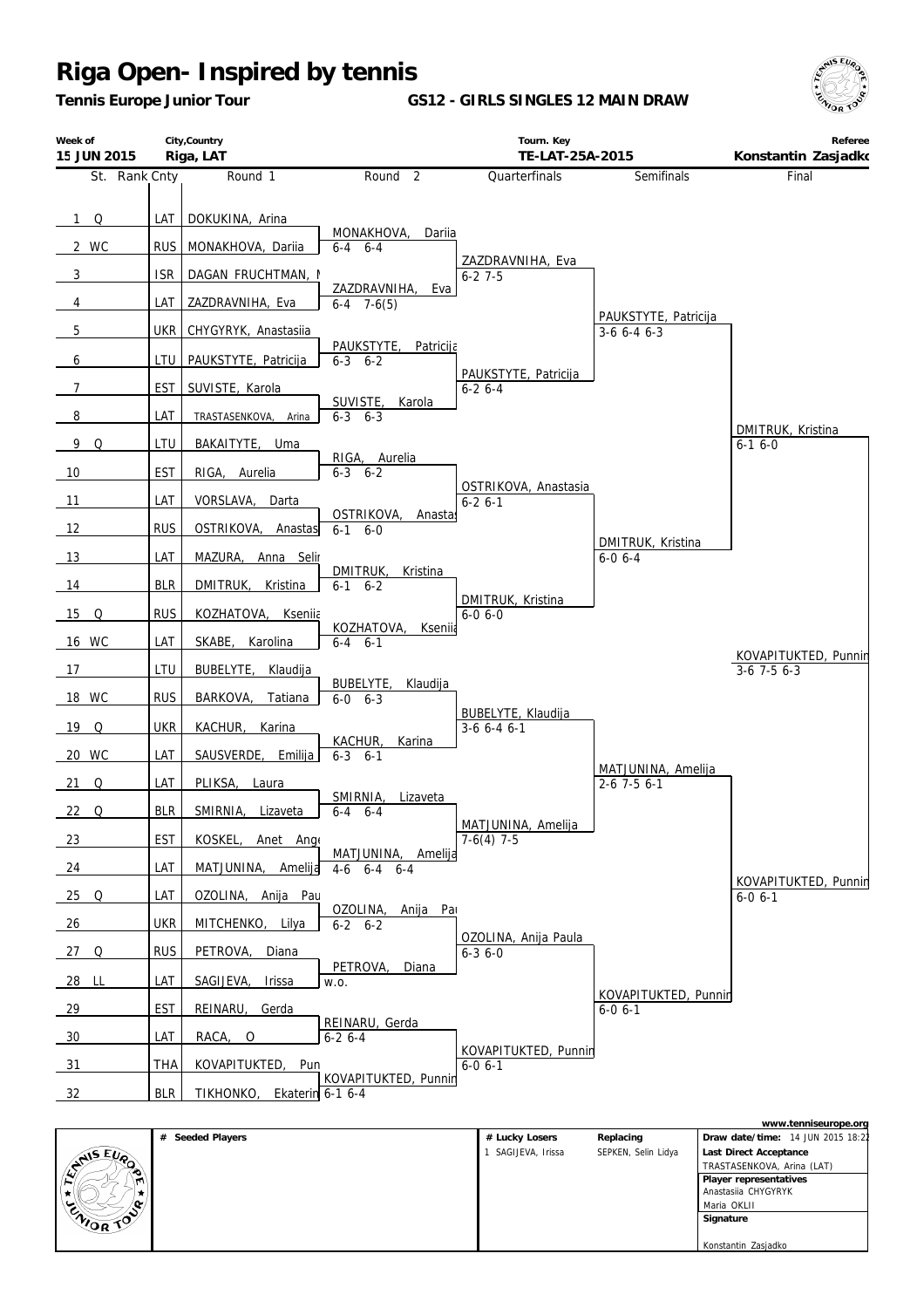

|           | # Seeded Players | # Lucky Losers   | Replacing           | Draw date/time: 14 JUN 2015 18:2 |
|-----------|------------------|------------------|---------------------|----------------------------------|
|           |                  | SAGIJEVA, Irissa | SEPKEN, Selin Lidya | Last Direct Acceptance           |
| LYNIS EUP |                  |                  |                     | TRASTASENKOVA, Arina (LAT)       |
|           |                  |                  |                     | Player representatives           |
|           |                  |                  |                     | Anastasija CHYGYRYK              |
|           |                  |                  |                     | Maria OKLII                      |
| CNIOR TOP |                  |                  |                     | Signature                        |
|           |                  |                  |                     |                                  |
|           |                  |                  |                     | Konstantin Zasjadko              |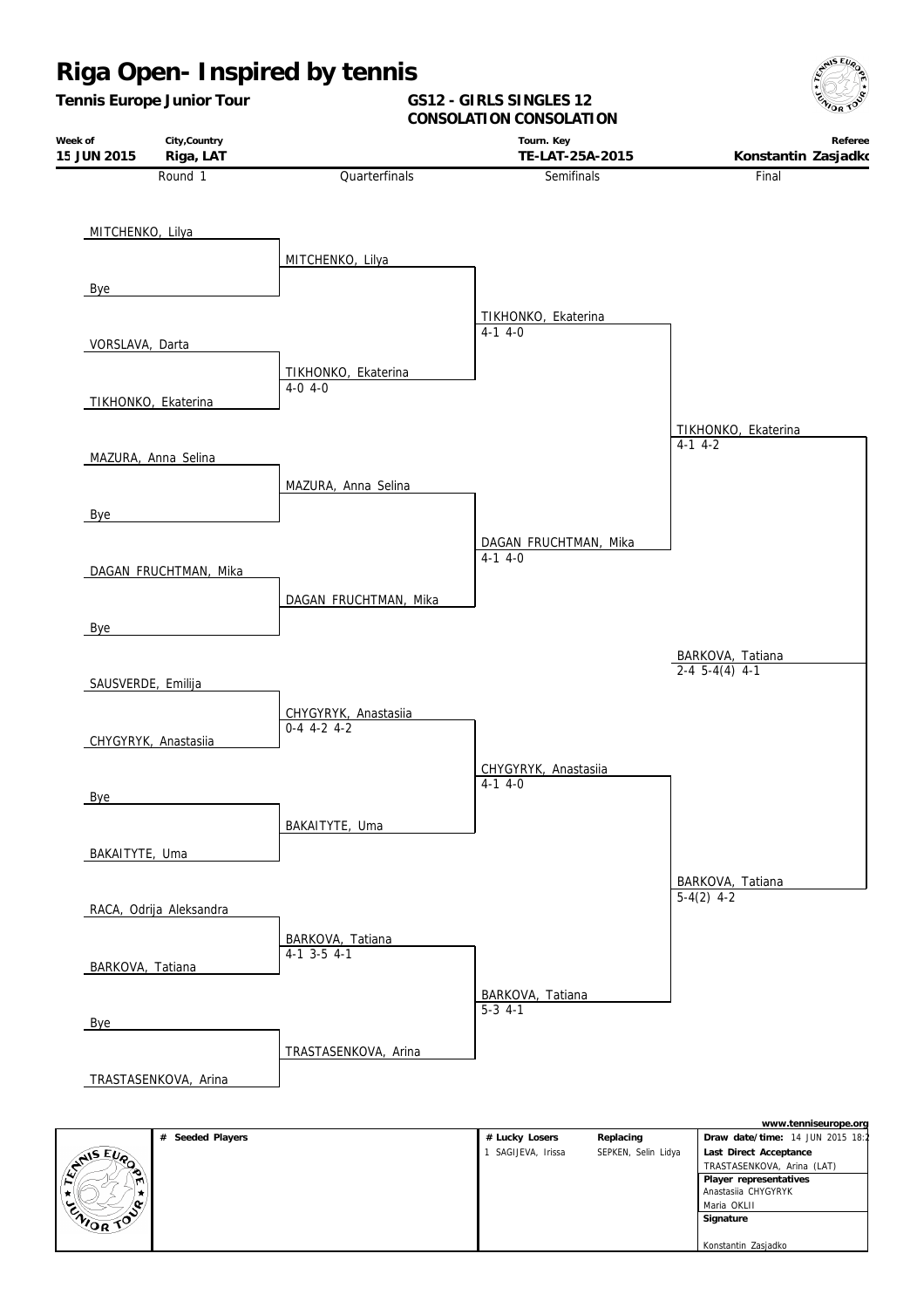*Tennis Europe Junior Tour*

**GS12 - GIRLS SINGLES 12 QUALIFYING**



| Week of<br>15 JUN 2015 |            | City, Country<br>Riga, LAT | Tourn. Key<br>TE-LAT-25A-2015     | Referee<br>Konstantin Zasjadko      |
|------------------------|------------|----------------------------|-----------------------------------|-------------------------------------|
| St. Rank Cnty          |            | Round 1                    | Finals                            | Qualifiers                          |
|                        |            |                            |                                   |                                     |
| $\mathbf{1}$           |            | LAT SAGIJEVA, Irissa       | SAGIJEVA, Irissa                  |                                     |
| $\overline{2}$         |            | Bye                        |                                   | SMIRNIA, Lizaveta                   |
| 3                      |            | LAT MANOVSKA, Sindija      | SMIRNIA, Lizaveta                 | $6-1$ $6-2$                         |
| 4                      |            | BLR   SMIRNIA, Lizaveta    | $6-1$ 7 $-6(2)$                   |                                     |
| 5                      |            | RUS KOZHATOVA, Ksenija     |                                   |                                     |
| 6                      |            | Bye                        | KOZHATOVA, Kseniia                |                                     |
| $7^{\circ}$            |            | EST   BELJAJEVA, Veera     |                                   | KOZHATOVA, Ksenija<br>$2-6$ 7-5 6-4 |
| 8                      |            | LAT   SOLIMA, Beatrise     | BELJAJEVA, Veera<br>$6 - 2 6 - 1$ |                                     |
| 9                      |            | LAT KLAVINSKA, Elizabete   |                                   |                                     |
| 10                     |            | Bye                        | KLAVINSKA, Elizabete              |                                     |
|                        | LAT        |                            |                                   | OZOLINA, Anija Paula                |
| 11                     |            | OZOLINA, Anija Paula       | OZOLINA, Anija Paula              | $6 - 4 6 - 2$                       |
| 12                     |            | LTU   BAKYTE, Smilte       | $7-6(4)$ 7-5                      |                                     |
| 13                     | <b>LAT</b> | DOKUKINA, Arina            | DOKUKINA, Arina                   |                                     |
| 14                     |            | Bye                        |                                   | DOKUKINA, Arina                     |
| 15                     |            | RUS FEDOROVA, Viktoriia    | FEDOROVA, Viktoriia               | $7-56-3$                            |
| 16                     |            | EST NAMNIEKS, Emma         | $6 - 0 6 - 0$                     |                                     |
| 17                     |            | LAT KIVITE, Evelina        |                                   |                                     |
| 18                     |            | Bye                        | KIVITE, Evelina                   |                                     |
| 19                     |            | LTU   BAKAITYTE, Uma       |                                   | BAKAITYTE, Uma<br>$6 - 3$ $6 - 3$   |
| 20                     |            | LAT SUPULNIECE, Amelija    | BAKAITYTE, Uma<br>$7-6(4)$ 6-3    |                                     |
| 21                     |            | EST VARUL, Liisa           |                                   |                                     |
|                        |            |                            | VARUL, Liisa                      |                                     |
| 22                     |            | Bye                        |                                   | PETROVA, Diana                      |
| <u>23</u>              |            | RUS PETROVA, Diana         | PETROVA, Diana                    | $7-6(4)$ 6-3                        |
| 24                     | LAT        | MELBARDE, Mia              | $6-1$ $6-3$                       |                                     |
| 25                     | LAT I      | FILATOVA, Elina            | FILATOVA, Elina                   |                                     |
| 26                     |            | Bye                        |                                   | KACHUR, Karina                      |
| 27 WC                  |            | UKR   KACHUR, Karina       |                                   | $6 - 0 6 - 0$                       |
| 28                     |            | BLR VAVULINA, Darya        | KACHUR, Karina<br>$6-2$ 6-4       |                                     |
| 29                     |            | LAT   PLIKSA, Laura        |                                   |                                     |
| 30                     |            | <b>Bye</b>                 | PLIKSA, Laura                     |                                     |
| 31                     |            | ARM AVATISYAN, Anahit      |                                   | PLIKSA, Laura<br>$7-56-0$           |
| 32                     |            | RUS PAVLOVA, Kira          | PAVLOVA, Kira<br>$6 - 0 6 - 2$    |                                     |
|                        |            |                            |                                   |                                     |

|                                             | # Seeded Players | # Alternates | Replacing | Draw date/time: 12 JUN 2015 19:0 |
|---------------------------------------------|------------------|--------------|-----------|----------------------------------|
| $\epsilon_{U_{\Omega}}$<br>$\epsilon_{\nu}$ |                  |              |           | Last Direct Acceptance           |
|                                             |                  |              |           | All in                           |
|                                             |                  |              |           | Player representatives           |
|                                             |                  |              |           | Daniils LAVRENOVS                |
| `C                                          |                  |              |           | Ian RABTSEVICH                   |
| <b>ENIOR TOP</b>                            |                  |              |           | Signature                        |
|                                             |                  |              |           |                                  |
|                                             |                  |              |           | Konstantin Zasjadko              |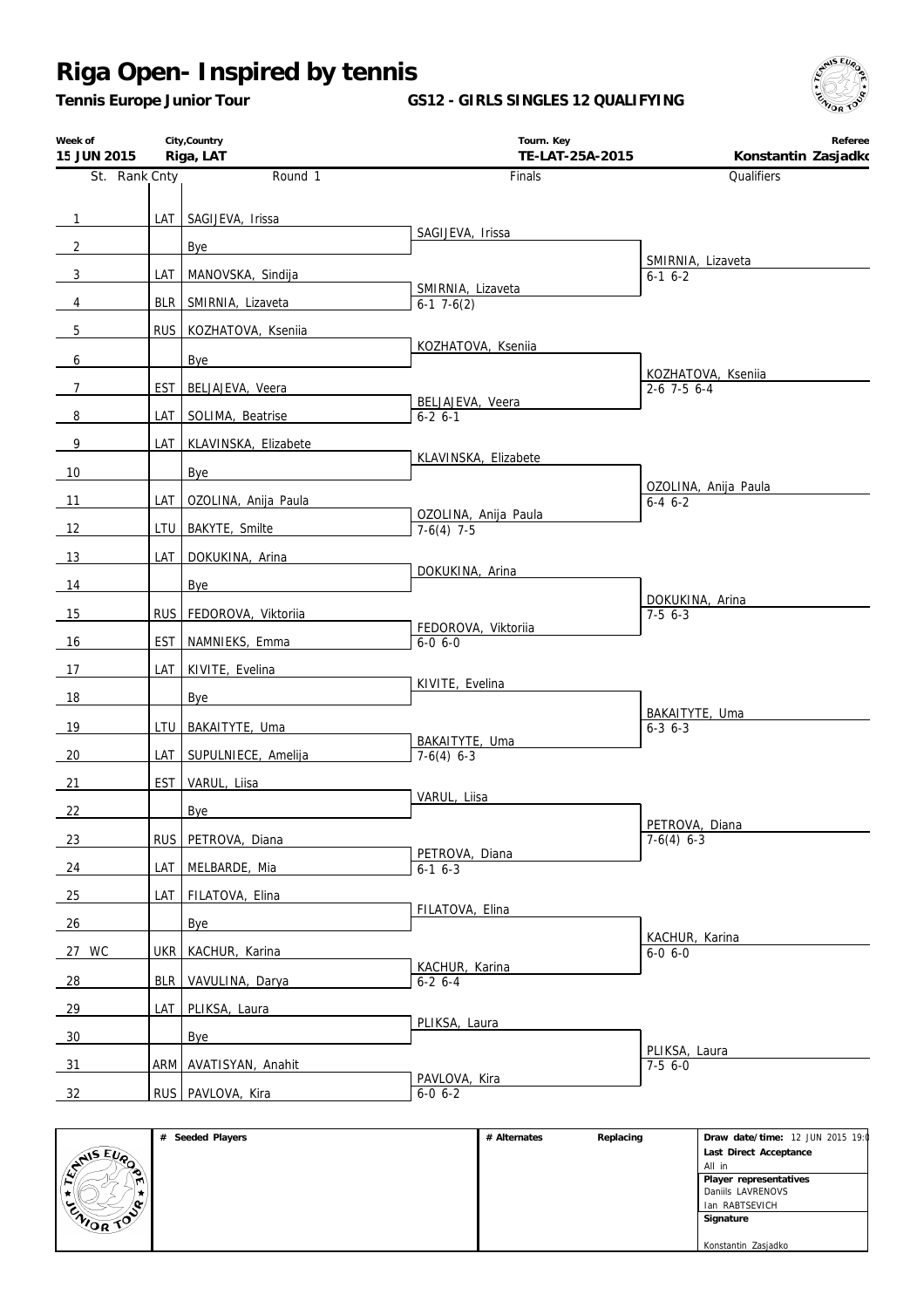*Tennis Europe Junior Tour*

**BD12 - BOYS DOUBLES 12 MAIN DRAW**



| Week of<br>15 JUN 2015 |                                   | City, Country<br>Riga, LAT                             |                                                               | Tourn. Key<br>TE-LAT-25A-2015                                    | Referee<br>Konstantin Zasjadko                     |
|------------------------|-----------------------------------|--------------------------------------------------------|---------------------------------------------------------------|------------------------------------------------------------------|----------------------------------------------------|
| St. Rank Cnty          |                                   | Round 1                                                | Quarterfinals                                                 | Semifinals                                                       | Final                                              |
| $\mathbf{1}$           | <b>EST</b><br><b>EST</b><br>LAT I | BUSCH, Rene<br>JAKOBI, Andre-Remi<br>GALKINS, Nikolajs | BUSCH, Rene<br>JAKOBI, Andre-Remi                             |                                                                  |                                                    |
| $\overline{2}$         |                                   | LAT LIEPINS, Edvards Teodors                           | $4-6$ 7 $-6(3)$ [10 $-8$ ]                                    | VAN DEN HEUVEL, Kaj                                              |                                                    |
| 3                      | NED I<br><b>NED</b>               | VAN DEN HEUVEL, Kaj<br>WESTSTRATE, Bastiaan            | VAN DEN HEUVEL, Kaj                                           | WESTSTRATE, Bastiaan<br>$6 - 0 6 - 3$                            |                                                    |
| 4                      | UKR                               | UKR   IEROKHIN, Dmytrii<br>NAZARENKO, Yegor            | WESTSTRATE, Bastiaan<br>$6-0$ 7 $-6(4)$                       |                                                                  | VAN DEN HEUVEL, Kaj                                |
| <b>WC</b><br>5         | <b>EST</b><br>LAT                 | NURME, Enrico<br>SKUTELS, Renards                      | NURME, Enrico                                                 |                                                                  | WESTSTRATE, Bastiaan<br>$6 - 4 6 - 2$              |
| 6                      | <b>ISR</b><br>LTU                 | GEVA, Ido<br>POSKA, Nojus                              | SKUTELS, Renards<br>$6 - 0 6 - 1$                             | SABALIAUSKAS, Ainius                                             |                                                    |
| <b>WC</b><br>7         | LAT<br>LAT                        | SNAIDERS, Daniils<br>UGLOVS, Martins                   | SABALIAUSKAS, Ainius                                          | VAITIEKUNAS, Pijus<br>7-5 2-6 [10-8]                             |                                                    |
| 8                      | LTU<br>LTU                        | SABALIAUSKAS, Ainius<br>VAITIEKUNAS, Pijus             | VAITIEKUNAS, Pijus<br>$6-26-0$                                |                                                                  | VAN DEN HEUVEL, Kaj                                |
| 9                      | <b>FIN</b><br><b>FIN</b>          | LEIKOLA, Otto<br>MATIKKALA, Aaron                      |                                                               |                                                                  | WESTSTRATE, Bastiaan<br>$6-2$ 7 $-6(6)$            |
| 10                     | LAT<br><b>FRA</b>                 | SPAKS, Davids<br>VINCENT, Thibaut                      | LEIKOLA, Otto<br>MATIKKALA, Aaron<br>$6-2$ $6-4$              | KLAASSEN, Stian                                                  |                                                    |
| 11                     | NED                               | NED   KLAASSEN, Stian<br>VAN DIJK, Daan                | KLAASSEN, Stian                                               | VAN DIJK, Daan<br>$6-1$ $6-2$                                    |                                                    |
| 12                     | <b>EST</b><br>EST                 | KRISTIANSON, Hugo<br>LAJAL, Mark                       | VAN DIJK, Daan<br>$6-7(6)$ 6-2 [10-0]                         |                                                                  |                                                    |
| <b>WC</b><br>13        | LAT<br>LAT                        | RIEKSTS, Renats<br>VASILJEVS, Mihails                  |                                                               |                                                                  | KLAASSEN, Stian<br>VAN DIJK, Daan<br>$6 - 0 6 - 1$ |
| <b>WC</b><br>14        | <b>EST</b><br><b>EST</b>          | SINIVEE, Markus Kristofer<br>TOOMVALI, Andre           | SINIVEE, Markus Kristofer<br>TOOMVALI, Andre<br>$6 - 0 6 - 1$ |                                                                  |                                                    |
| 15                     | MDA I<br>MDA                      | GIOSAN, Alexandru<br>SEMICHIN, Alexei                  |                                                               | SINIVEE, Markus Kristofer<br>TOOMVALI, Andre<br>$3-6$ 6-3 [10-6] |                                                    |
| 16                     |                                   | FIN   AHO, Teemu<br>RUS KOLESNIK, Pavel                | AHO, Teemu<br>KOLESNIK, Pavel<br>$6 - 0 6 - 3$                |                                                                  |                                                    |

|                                          |                     |              |           | www.tenniseurope.org             |
|------------------------------------------|---------------------|--------------|-----------|----------------------------------|
|                                          | Seeded Players<br># | # Alternates | Replacing | Draw date/time: 15 JUN 2015 13:3 |
| $\mathcal{L}$ $\varepsilon_{\nu_{\rho}}$ |                     |              |           | Last Direct Acceptance           |
| <b>42 AVS</b>                            |                     |              |           | GIOSAN, A (MDA)+SEMICHIN, A (MDA |
|                                          |                     |              |           | Player representatives           |
|                                          |                     |              |           | Nikolajs GALKINS                 |
| $\alpha$                                 |                     |              |           | Mark LAJAL                       |
| ENIOR TO                                 |                     |              |           | Signature                        |
|                                          |                     |              |           |                                  |
|                                          |                     |              |           | Konstantin Zasjadko              |